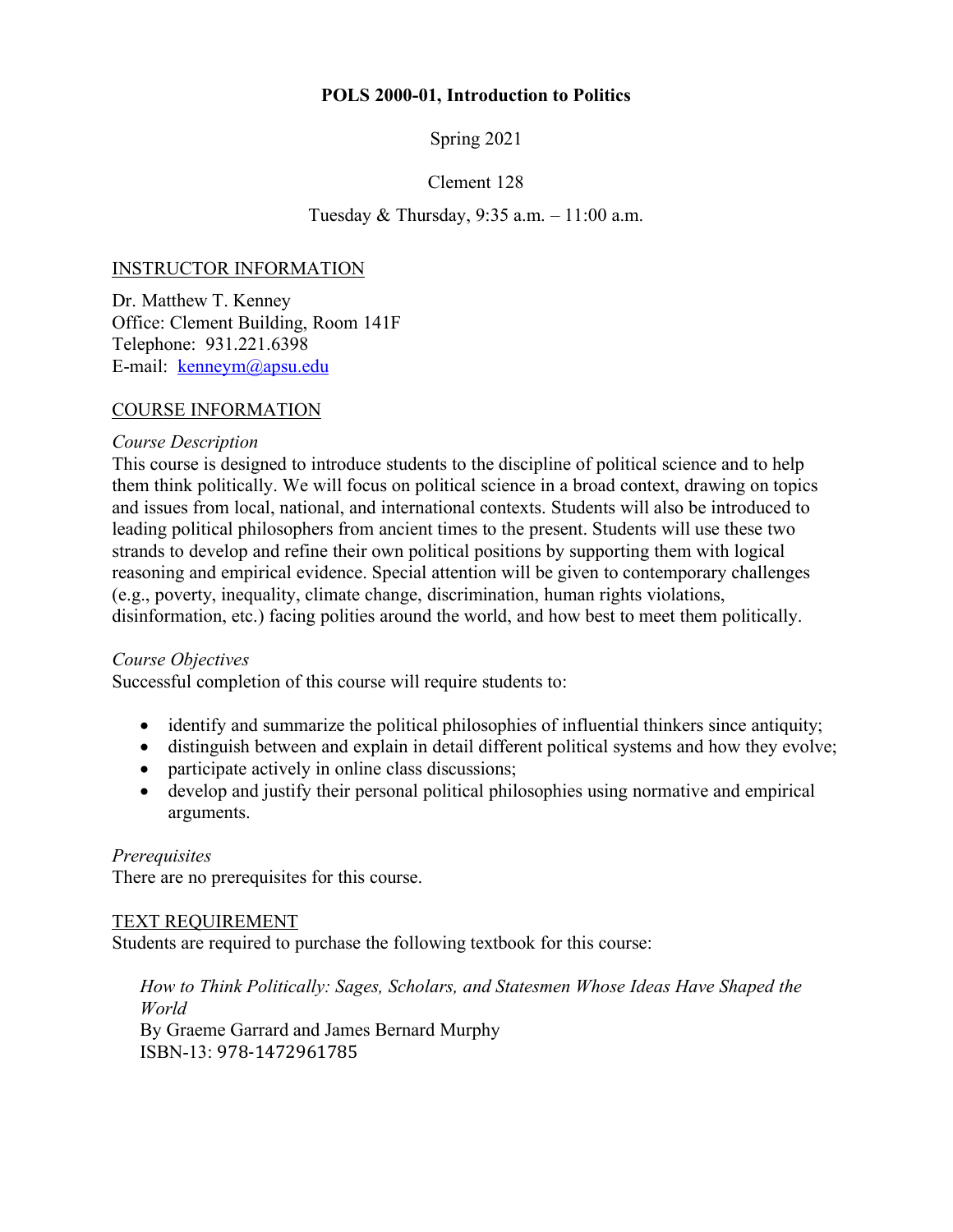This book is available for purchase in the Austin Peay Bookstore. It is the responsibility of students to purchase it by the first day of the Spring 2021 Semester. Supplemental readings will be provided by the instructor over the course of the semester.

#### *Assessment Procedures*

Students will be assessed based on their class participation, three writing assignments, and a final examination. More information will be provided about these assignments during the course of the semester. Please note that attendance is mandatory for all class sessions. Each unexcused absence will result in a 50-point penalty.

### *Grading Procedure*

The assignments for this course account for a total of 1000 points, which are distributed as follows:

- Class Discussions: 150 points
- Bi-weekly Quizzes: 700 points
- Final Examination: 150 points

The following scale is used in assigning letter grades in this course:

| $A = 900 - 1000$ points | $D = 600 - 699$ points |
|-------------------------|------------------------|
| $B = 800 - 899$ points  | $F = 0-599$ points     |
| $C = 700 - 799$ points  |                        |

### WEEKLY SCHEDULE

### January 19 & 21

Reading and class discussion: *How to Think Politically*, Introduction and Chapter 1.

### January 26 & 28

Reading and class discussion: *How to Think Politically*, Chapters 2-4. First Quiz due on January 30.

### February 2 & 4

Reading and class discussion: *How to Think Politically*, Chapters 5-6.

### February 9 & 11

Reading and class discussion: *How to Think Politically*, Chapter 7. Second Quiz due on February 13.

### February 16 & 18

Reading and class discussion: *How to Think Politically*, Chapters 8-9.

### February 23 & 25

Reading and class discussion: *How to Think Politically*, Chapters 10-11. Third Quiz due on February 27.

### March 2 &4

Reading and class discussion: *How to Think Politically*, Chapters 12-14.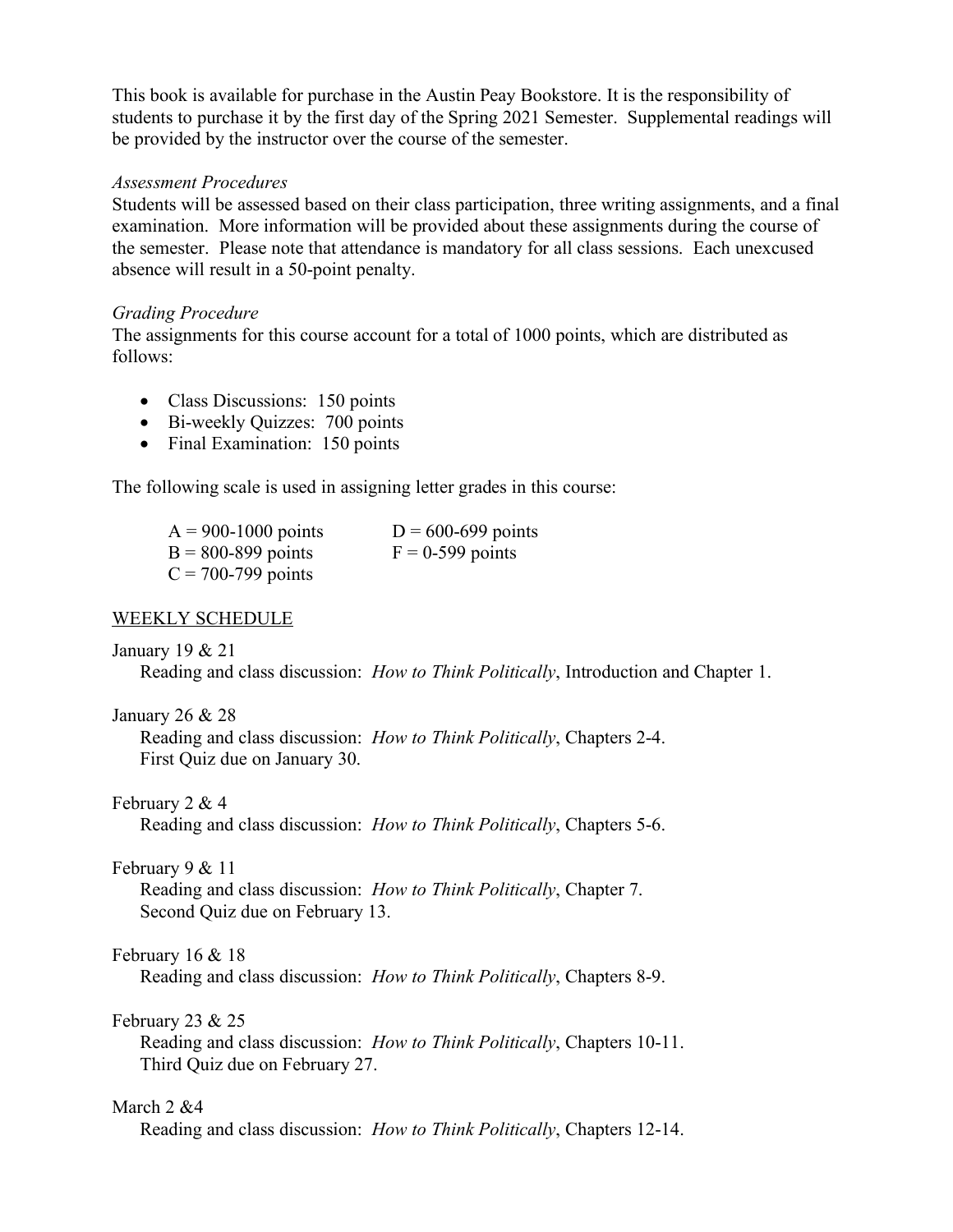## March 9 & 11

Fourth Quiz due on March 10.

### March 16 & 18

Reading and class discussion: *How to Think Politically*, Chapters 15-17.

## March 23 & 25

Reading and class discussion: *How to Think Politically*, Chapters 18-19. Fifth Quiz due on March 27.

# March 30 & April 1

Reading and class discussion: *How to Think Politically*, Chapters 20-21.

# April 6  $& 8$

Reading and class discussion: *How to Think Politically*, Chapters 23-25. Sixth Quiz due on April 10.

# April 13 & 15

Reading and class discussion: *How to Think Politically*, Chapters 26-27.

# April 20 & 21

Reading and class discussion: *How to Think Politically*, Chapter 28. Seventh Quiz due on April 24.

# May 3, 2021

Final Examination due by 10:00 p.m.

# LIBRARY

The APSU Felix G. Woodward website is located at http://library.apsu.edu/.

# DISABILITY POLICY

Any student who has a disability that may affect his or her academic performance is encouraged to make an appointment with me to discuss this matter, or you may contact Disability Services: telephone 931.221.6230 (voice) or 931.221.6278 (tty only).

# SYLLABUS CHANGES

The instructor reserves the right to make changes as necessary to this syllabus.

*Austin Peay State University Syllabus Supplement*

As of January 6, 2021

# COVID-19 STATEMENT & GUIDELINES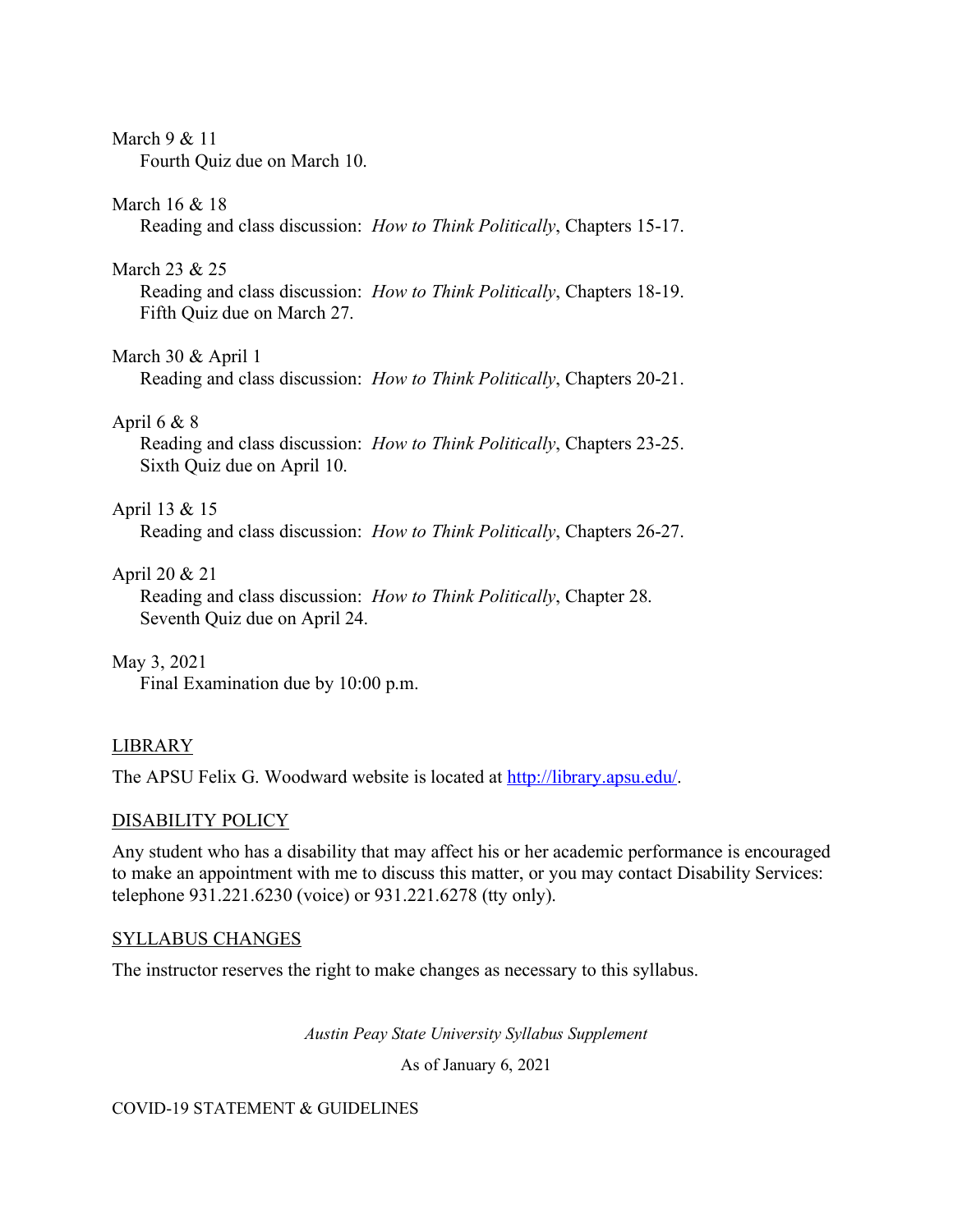Austin Peay State University is concerned for the health and well-being of the entire community. The nature of COVID-19 is such that each of our individual actions affects not only our personal well-being but also those of every other person with whom we interact or share a space. Given the possibility of changes to CDC guidelines or those of local or state officials, students and faculty alike will need to be adaptable and flexible as events may occur that necessitate a change in the course schedule or mode of delivery. To minimize the disruption that might occur if a student falls ill or is unable to attend classes for some other legitimate reason, class materials must be made available electronically to students unless the nature of the coursework makes this impossible.

To enhance the health and safety of the APSU community, it is expected that every member of this course acknowledges the following university guidelines:

#### Masks and face coverings:

All students are expected to wear masks or face coverings and maintain physical distancing in all university buildings. Both are necessary classroom requirements that will help keep our community safe.

- 1. All students and instructors must arrive to class wearing a mask or face covering over their mouth and nose. If a student does not have a mask or face covering, the student must pick up a disposable mask (available throughout campus – in classrooms and in administrative academic department offices) before joining the class session.
- 2. If a student habitually arrives to class without wearing a mask or face covering, the student may be advised that they can only attend an online section of the course, if such an option is available, for the remainder of the semester. If the course is not available online, the student will be informed that the in-person course is the only option and they will be given one more opportunity to return to class and wear a mask or face covering. The instructor will file a report with the Dean of Students in the Office of Student Affairs. The student may face sanctions up to and including the student being administratively withdrawn from the course and not receive a refund of tuition or fees.
- 3. If a student refuses to put on a mask or face covering in a class, after being instructed to do so, the instructor will request that the student *leave the class*. The instructor will file a report with the Dean of Students in the Office of Student Affairs. The student will face sanctions up to and including the student being administratively withdrawn from the course and not receive a refund of tuition or fees. If a student refuses to leave the classroom upon request from an instructor, campus police will be called to escort the student from the classroom. In this case, the student will again be referred to the Dean of Students in the Office of Student Affairs. If this situation occurs, the faculty member may take a break or dismiss the class for that day at their discretion. (Questions regarding Failure to Comply Code of Student Conduct violations should be directed to the Dean of Students, 931-221-7323).
- 4. If a student has a medical condition that inhibits the student's ability to wear a mask or face covering, the student must contact Disability Services to receive an accommodation (931-221- 6230). If a student seeks an exception to the mask requirement, the faculty member and advisor should work with the student to seek an online section of the course. If an online section is not available, or the student does not wish to enroll in the online course, the faculty member will provide instruction to the student remotely, using available lecture capture and other appropriate technology.

Student Absences: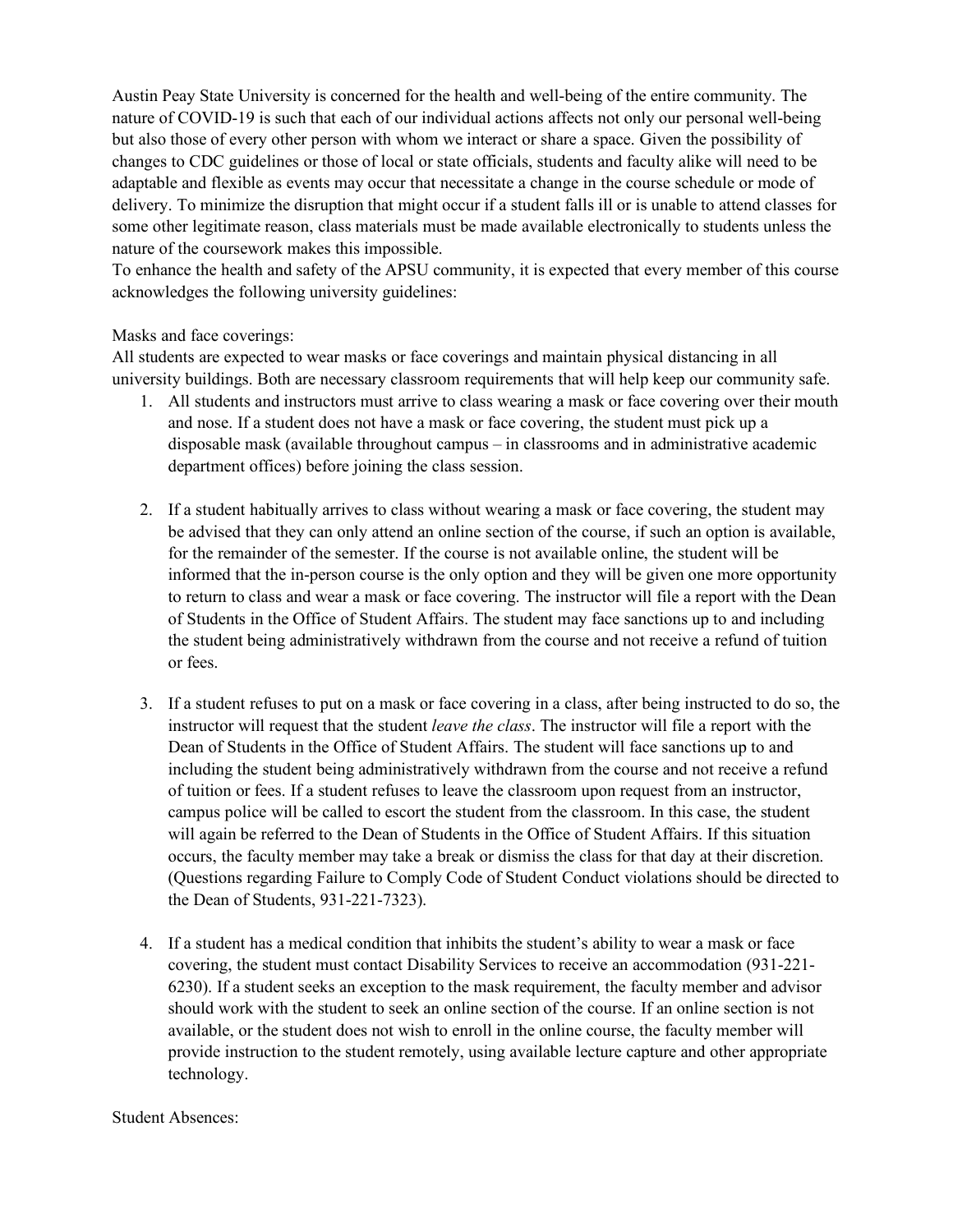Students unable to attend class due to quarantine as a result of COVID-19 will:

- 1. Notify their instructor and follow campus guidelines regarding a safe return to campus;
- 2. Not be penalized for class absences assuming they make up missed assignments in a timely fashion, in consultation with (and at the discretion of) the instructor; and
- 3. Be provided reasonable accommodations to access all course materials and will be given the opportunity to complete missed assignments online as is practicable.

### Student Illness:

If a student tests positive for COVID-19 or is experiencing any COVID-19 symptoms (fever or chills, shortness of breath or difficulty breathing, cough, muscle pain, sore throat, headache, fatigue, new loss of taste or smell, congestion or runny notes, nausea or vomiting, diarrhea), remain at home, please complete the COVID-19 reporting form, and seek medical assistance or COVID-19 testing if instructed to do so. Students may reach out to Boyd Health Services for guidance. The student should not return to class (or campus activities) until the student has been released by Boyd Health Services. Boyd Health Services will provide guidance during the quarantine/isolation period and a representative from the Office of the Dean of Students will contact the student to provide additional information.

### STUDENT COMPLAINTS AND APPEALS PROCEDURES

Discuss your concerns with your faculty member or contact the department chair if you need assistance in resolving an issue. APSU has a variety of policies and procedures for students to file a complaint, appeal, or grievance. Please visit this webpage for more information.

### DISABILITY POLICY

Any student who has a disability that may affect his/her academic performance is encouraged to make an appointment with their instructor to discuss this matter, or you may contact Disability Services; telephone 221-6230; tty 221-6278; fax 221-7102.

### POLICY ON MINORS

Minors accompanying staff, faculty, students, or visitors on campus are not permitted in classrooms. However, affiliated minors may utilize classrooms designated for use by a program approved by the university in which they are a participant.

### SERVICE ANIMALS IN THE CLASSROOM

Consult Policy 3:007 Animals on Campus for appropriate situations allowing service animals in the classroom.

### ACADEMIC AND CLASSROOM MISCONDUCT

Students are expected to conduct themselves appropriately at all times. Academic and classroom misconduct will not be tolerated. Students must read the "Code of Student Conduct" in the new Student Handbook for an understanding of what will be expected of them within the academic setting. Policy 3:005 will be followed in reporting any suspected cases of academic misconduct:

#### MIDTERM GRADES

A midterm grade shall be awarded for all students in courses numbered lower than 3000. The grade awarded may not necessarily be based on 50% of the course requirements and may or may not differ from the final grade. Your midterm grade will be posted on AP Self Service.